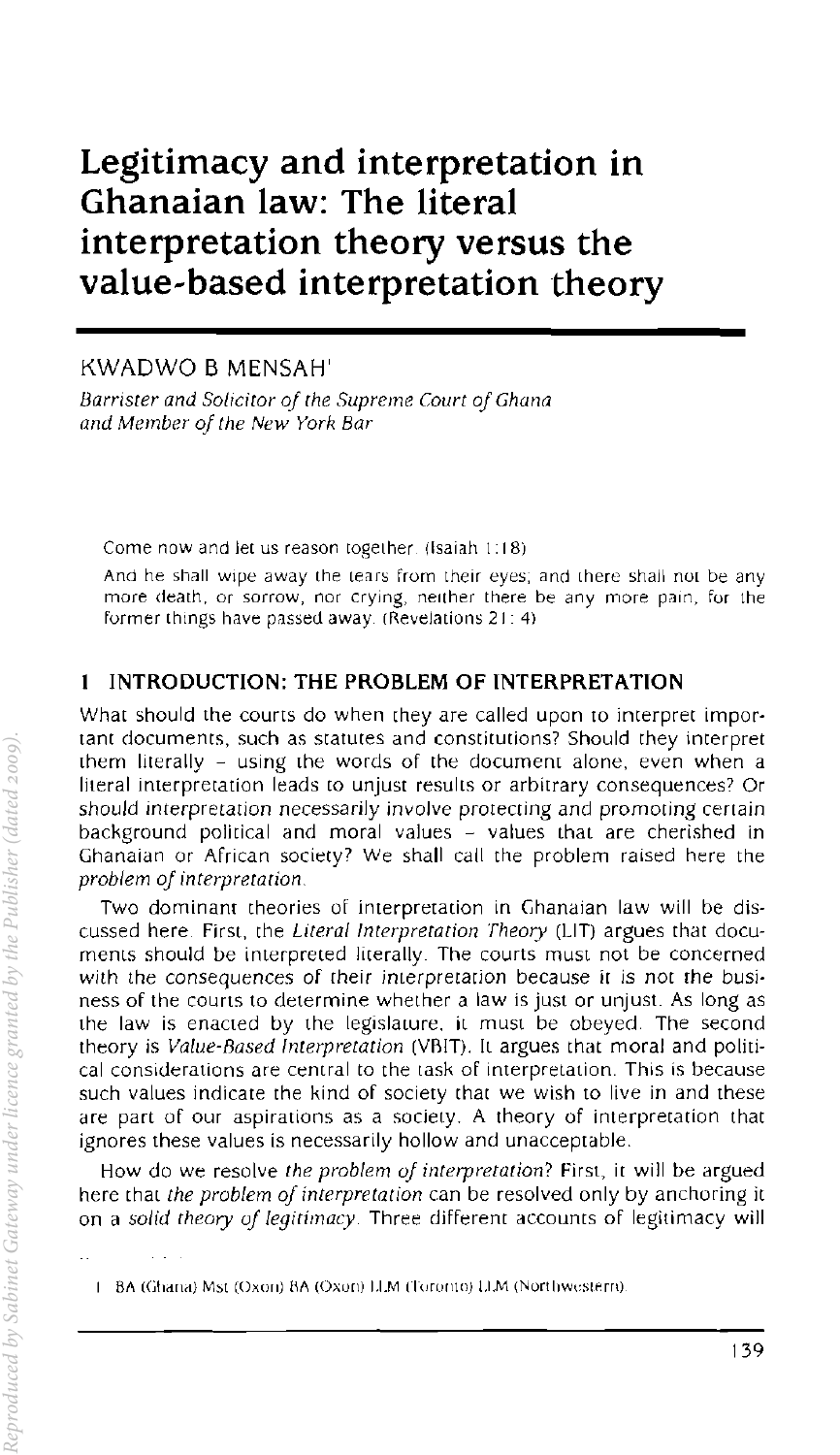be distinguished. These are legal legitimacy, ethical legitimacy and histori*cal legitimacy.* It wIll be shown lhat the *problem oj interpretation* can be resolved by basing interpretation on *historical legitimacy* which is the only *solid theory oj legitimacy.* It will also be argued that any theory of legitimacy which is not based on *historical legitimacy.* is a *thin theory oj legitimacy.* It will be further demonstrated that LIT, which is based on *legal legitimacy* alone, is a *thin theory oj legitimacy.* We shall argue further that *legal legitimacy* commits the *legalistic fallacy*.

Secondly. we shall argue that the LIT that is propounded in Ghanaian courts is strongly influenced by the doctrine of parliamentary sovereignty espoused in English constitutional theory. However, we shall show that, contrary to the Ghanaian position. the legitimacy of interpretation in English law is not based on *legal legitimacy* alone. Dicey - the classical exponent of English constitutional theory - argues that in spite of the doctrine of parliamentary sovereignty. the legitimacy of parliamentary enactments is based on *historical legitimacy* because invariably parliament will enact laws that conform to the values of English society. $3$ 

Thirdly, we shall argue that because of the nature of the typical African polity, attempts to introduce English constitutional doctrines into African politics invariably become a tyrant's charter - the legalisation of tyranny.

Pinally, we shall try to show why interpretation ought to be based on VBIT. VBIT will be constructed on a *historical legitimacy* that is accepted in Chanaian and African society. It will be argued that Ghanaians and Arricans aspire (0 live in a society based on the rule of law wirhin a liberal democratic system. *Historical legitimacy* requires that legal interpretation should protect and enhance values such as *liberty*, fairness and integrity. A political system based on these values is the only legitimate polirical system in which Ghanaians and Africans wish to live. It is also the only political system in which they can expect to advance economically and hold their own within the world community of persons.

# 1.2 What is legitimacy?

Beetham' argues that there are three different types of legitimacy. These are *legal legitimacy, ethical legitimacy* and *historical legitimacy* However. Beerham argues rhat it is *historical legitimacy* that is userul to the social scientist. We also shall conclude that it is *historical legitimacy* that can help us to resolve *the problem oj interpretation.* 

But before we do that, we have to explain the different types of legitimacy. *Legal legitimacy* is legitimacy seen from the lawyer's point of view. Legal legitimacy is therefore legal validity. For a lawyer, an exercise of authOrity is legitimate if the power was legally acquired, if the actor had authority to act and if he has acted within the prescribed limits. Beerham, however, argues that *legal legitimacy* is deficient because sometimes

<sup>2</sup> Dicey: 1960.

<sup>3 1991: 22 -29.</sup>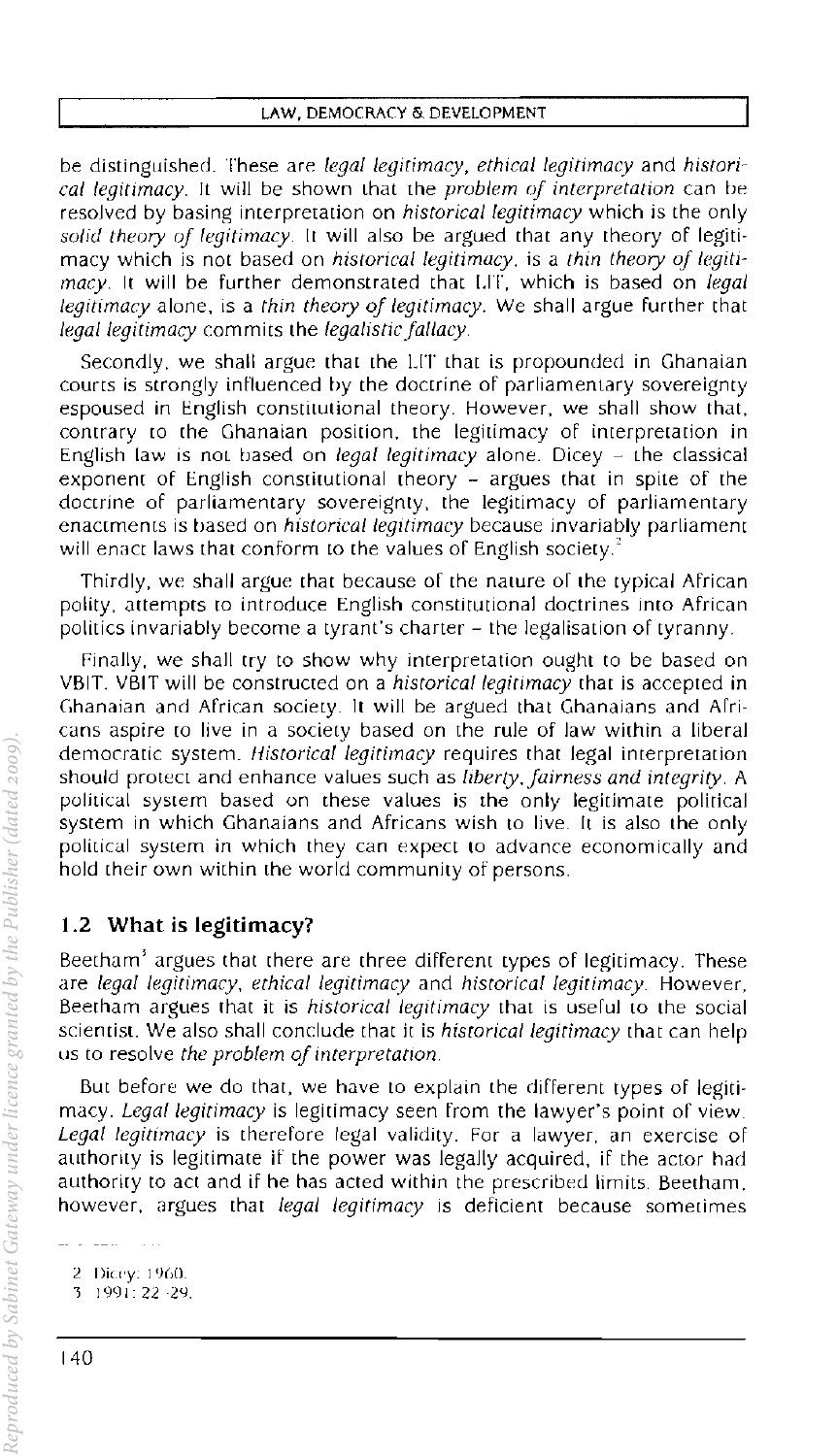questions about legitimacy are not about legal validity alone. Sometimes they are questions about whether the Jaw can be justified according to moral or political principles.

*Ethical legitimacy* is the philosopher's account of legitimacy. For the philosopher, an exercise of power is legitlmate if it conforms to universal moral or political principles. Beetham argues thac this account of legitimacy, while useful, cannot help us to explain legitimacy in historical societies. This is because people in historical societies may not necessarily accept a philosopher's supposedly universal moral and political principles.

It is *historical legitimacy* that can explain legitimacy in particular historical societies. *Historical legitimacy* combines *legal legitimacy* and *ethical legitimacy,* but contextualises these principles to a particular historical SOCiety. For an act to be historically legitimate, it must be valid in terms of the laws of that society, it must be justified in terms of the values of that society and there must be demonstrable consent by members of that society to the act under consideration

Why is legitimacy important in society? Beetham argues correctly that legitimacy is important because human beings are moral persons and what is illegitimate offends our moral senses. Legitimacy is the normative aspect of power relations and it provides the grounds for subordinates to obey (heir superiors.

Legitimate power is important to any political system because it allows the system to be orderly, stable and effective. The political system is orderly because subordinates obey their superiors. It is stable because there is a bedrock of support for the system and this allows it to withstand shocks. It is effective because superiors are able to achieve their purposes because of the quality of performance which they can secure from their subordinates.

# 1.3 The legalistic fallacy

Historical legitimacy, as we have argued, contains three elements that are necessary for any proper account of legitimacy. These are legal validity, ethical legitimacy and demonstrable consent of subordinates to the ac~ tions of superiors. We shall call an account of legitimacy that recognises these three elements as essential constituents of any account of legitimacy a *solid theory oj legitimacy* Any account of legitimacy that does not recognise anyone of the elements of this trinity is a fallacious argument. Such a fallacious account of legitimacy will be characterised as a *thin theory oj legitimacy*. More importantly, we shall label an account of legitimacy that relies exclusively on *legal legitimacy* as suffering from *legalistic fallacy*.

# 2 LEGITIMACY AND INTERPRETATION IN GHANAIAN LAW

How have Ghanaian courts handled the problem of interpretation? What accounts of legitimacy have they given to justify the peculiar power relations

4 Ibid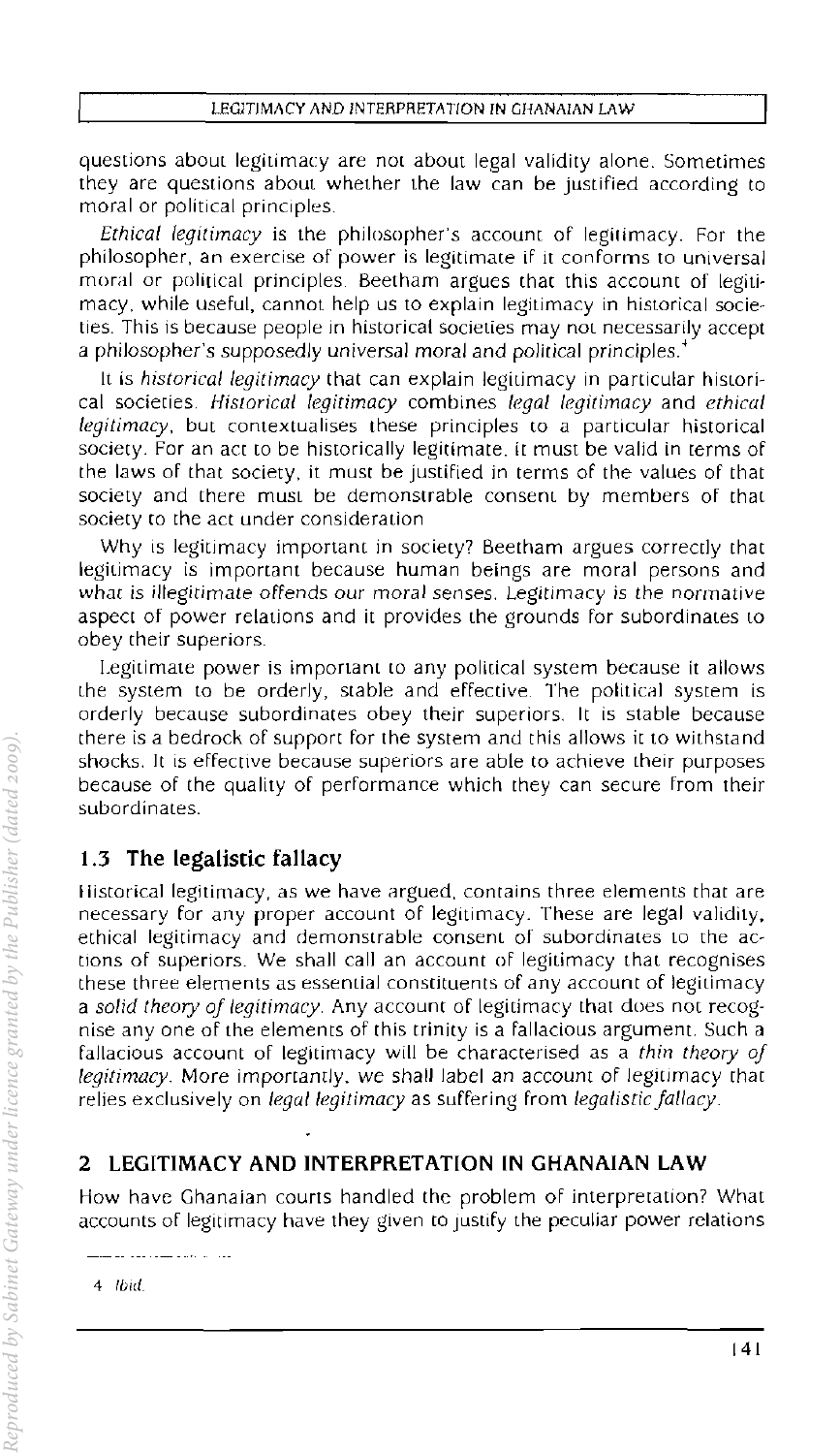that exist in the Ghanaian polity? Are they based on solid theories of legitimacy or are they based on thin theories of legitimacy? Is the *legalistic fallacy* a serious problem in Ghanaian law?

Three cases, CFAO *v Zacca<sup>5</sup>*, Assibey *v Ayisi<sup>2</sup>* and *Armah v Naawu<sup>7</sup> will be* analysed here (0 explain the response of past Ghanaian courts to *the problem oj interpretation.* 

#### 2.1 Historical background to these cases

Between 1966 and 1981, there were several overthrows of governments through military coups in Ghana. When the military took over. they restructured the superior courts. The restructuring process interfered with the handling of cases that were before the courts before an overthrow LOok place. These problems resulted in the interesting decisions that show the different responses of the courts to *the problem of interpretation*.

#### *2.2 CFAO V* Zacca

In J 966, the civilian governmem of the CPP was overthrown by a coup, As part of the restructuring of the superior court, the Supreme Court was abolished. What was left were the lIigh Courts and the Court of Appeal. The Court of Appeal was divided into two parts. the Ordinary Bench of the Appeal Court and the Full Bench of the Appeal Court.

An appeal against a decision of the High Court went to the Ordinary Bench of the Appeal Court. There could be no appeal against a decision of the Appeal Court. A person aggrieved by a decision of the Ordinary Bench of the Appeal Court could, however, seek a *review* before the Full Bench of the Court of Appeal. In order to seek a review of a decision of the Ordinary Bench of the Appeal Court. one had to seek leave from the Ordinary Bench.

The plaintiff-applicant in CFAO *v* Zacca lost his case in the High Court. He appealed against the decision LO the Appeal Court, which dismissed the appeal on 15 August 1969. Exactly one week after the Appeal Coun's decision, and as part of the return to constitutional rule, a new constitution came inro force that restructured the prevailing court system The Superior Courts were restructured to include a Supreme Court. The applicant then applied to the new Appeal Court for review of the decision of the former Appeal Court. This was refused on 20 June 1970.

On 21 August 1971 the applicant brought a motion seeking an extension of time to appeal to the Supreme Court against the decision of 15 August 1969. He did this according to the rules of the Supreme Court. According to those rules. a person could apply for extension of time against a final decision of a court within three months of the decision. If after one month, the court had not laken a decision on his application, the appellant could move the Supreme Court to determine the application.

<sup>5 [1972]</sup> GLR 366 397.

<sup>6 [1974]</sup> I GLR 315-317.

<sup>[1975] 2</sup> GLR 201-222.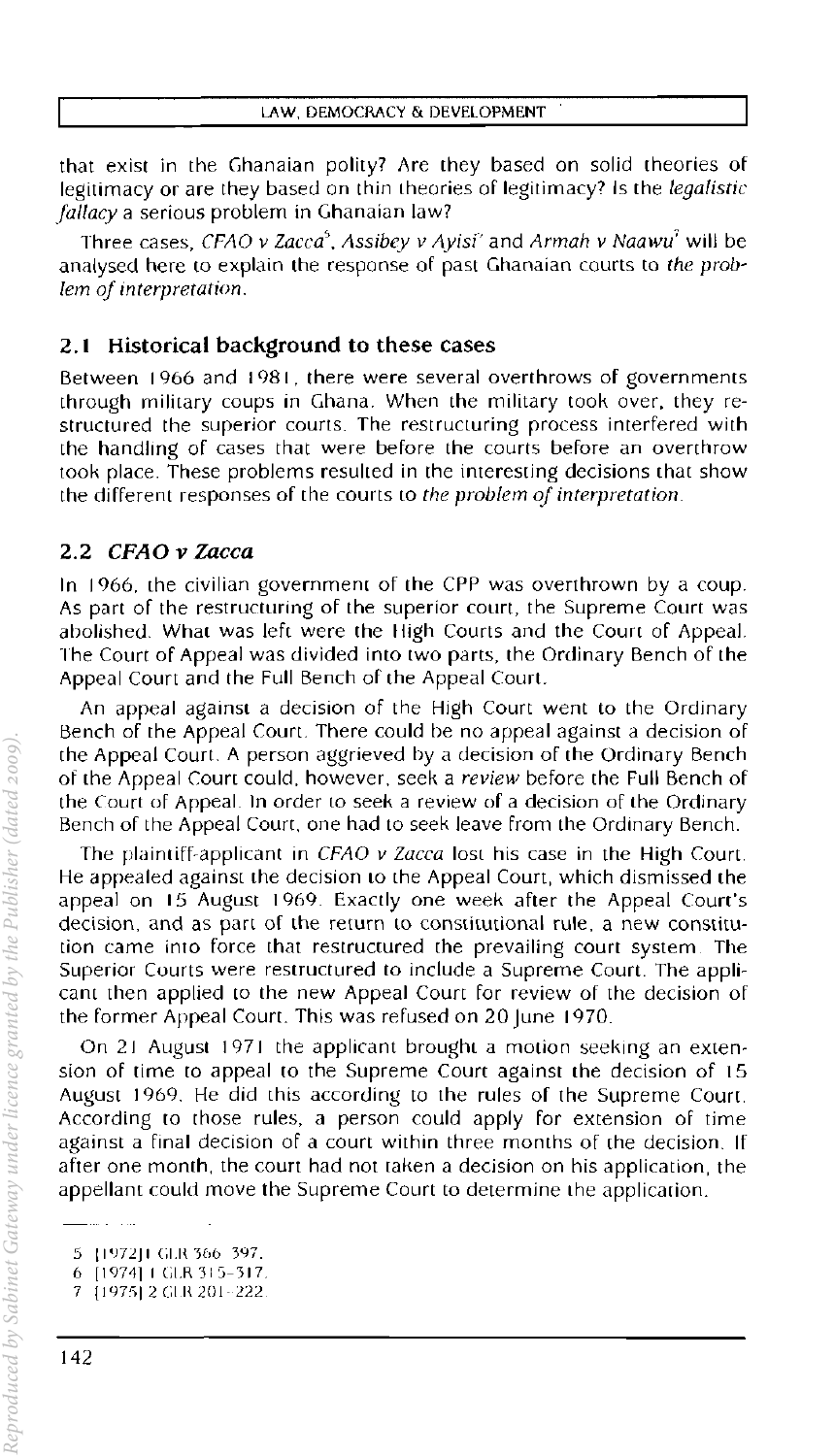Section  $13(1)$  and (2) of the Transitional Provisions of the  $1969$  Constitution slaled that:

- $(1)$  Subject to the provisions of this section, legal proceedings pending immediately before any Court, including civil proceeding by or against the Government, shall not be affected by the coming into force of this Constitution and may be continued accordingly
- (2) Where at the commencement of this Constitution there is any matter for review before a Full bench of the Court of Appeal in being immediately before any such commencement, that matter for review shall be deemed to be an appeal before the Supreme Court as established under the provisions of this Constitution.

But for the abolition of the former structure, the applicant would have had the right to seek leave of the Ordinary Court for review of its decision before the cull Bench of the Court of AppeaL WiIh the abolishing of the old structure. the question before the courts in CFAG *v* Zacca was whether there was a "matter pending" before the full Court of Appeal. which could be converted into an appeal before the Supreme Court.

The applicant argued that since he had Ihe right to seek leave for a review of the decision before Full Bench of the Court oj' Appeal, there was a "matter pending" before the Full Bench of the Court of Appeal, which could be converted into an appeal before the Supreme Courl. This was in spite of the fact that he had not physically tiled the application seeking leave to review the decision before the Full Bench was abolished.

The respondent argued that there was no "maIter pending" before the Full Bench because the plaintiff had not filed the application for review at the time the Constitution came into force\_ According to the respondent, the interpretation to be given to section  $13(1)$  and (2) of the Transitional Provisions of the Constitution was (hat it was only when a person had already filed his application in court that the right to seek review could be converted into an appeal to the Supreme Court.

It is important to understand the full force of the applicant's argument A rigid application of the respondent's argument could lead to great hardship and injustice for the applicant. It could also result in serious incoherence for the legal system. Let us suppose that two cases, X and Y, were heard on I August 1969. X's judgment was given on 15 August 1969. while y's judgment was read a day before the new Constitution came into force. The parties in X would have the lime to file an application for review before the Full Bench of the Court of Appeal before the new Constitution came into effect, whilst the parties in Y would have no such opportunity. The effect will be that the application for review in X could be converted into an appeal before Ihe Supreme Courl. lIowever, the application in Y will not be heard by the Supreme Courr, because, through no fault of Y, there could not have been the opportunity to file an application for review before the full Bench of the Courr of Appeal.

In dealing with these questions, Azu Crabbe JSC provides insights into one attitude towards interpretation in Ghanaian law. Azu Crabbe JSC argues that whilst he has sympathy for a person in Y's situation, there is nothing (he courts can do to assist him. Where the meaning of a statute is clear, the courts have (he responsibility [0 interpret the statute *literally.* **If**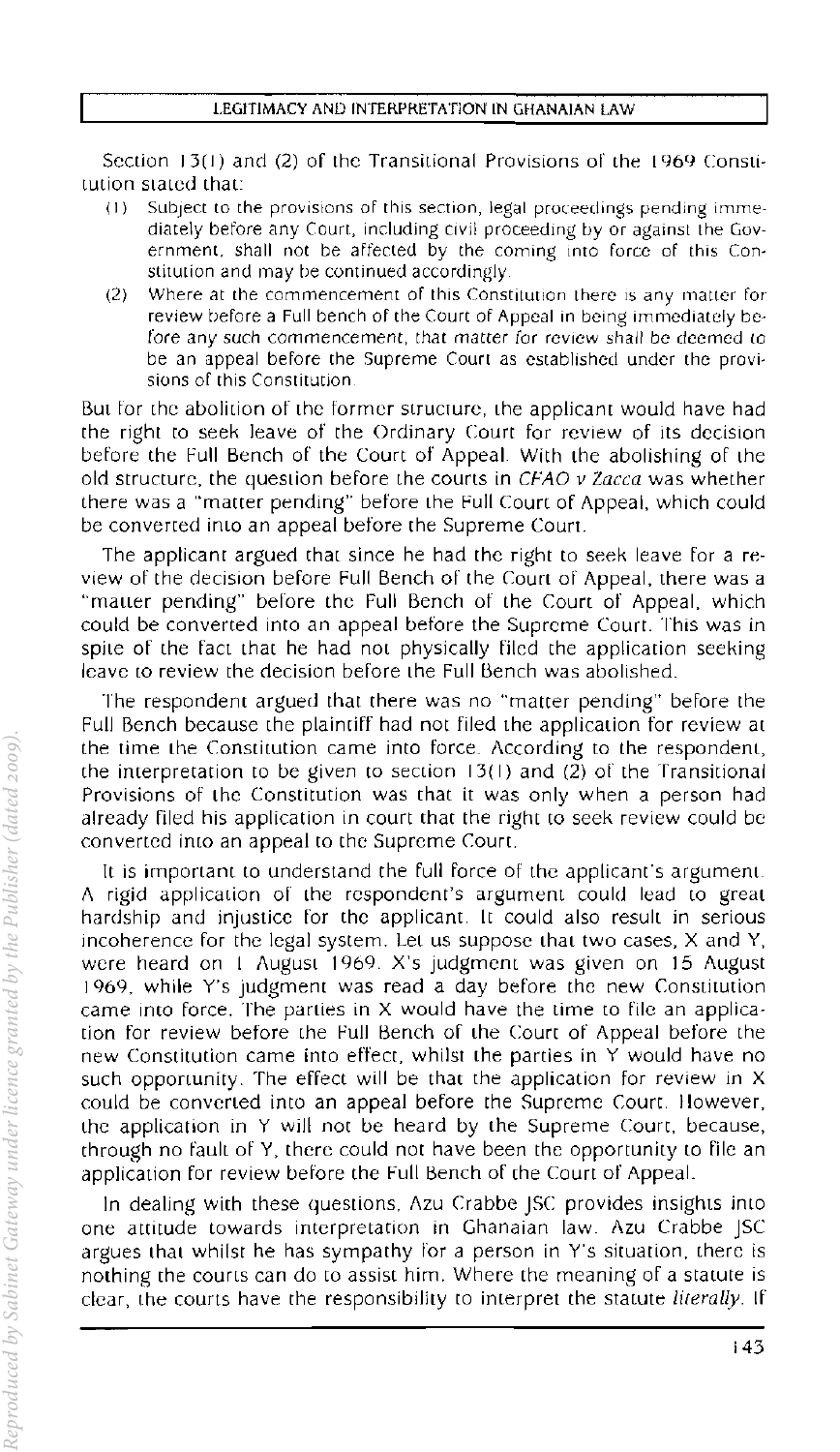a literal interpretation leads to injusLice, the aggrieved party cannot look to the courts for redress. He states that:

The fundamental rule of interpretation, to which all others are subordinate, is that a statute is to be expounded 'according to the intent of them that made it'. If the words of the statute are in themselves precise and unambiguous no more is necessary than to expound those words in their natural and ordinary sense, the words themselves in such case is declaring the intention of the legislature. The object of all imerpretation of statute is to determine what intention is to be conveyed, either expressly or impliedly by the language used, so far as is necessary for determining whether the particular case or facts presented to the interpreter falls with in it.' If there is one construction for statutes and other documents. it is that you must not imply anything in them that is inconsistent with words expressingly used.

It is said that the application of the maxim in this case will work injustice or hardship. But an answer to that argument is that if the precise language of an enactment is clear and unambiguous it is the duty of the courts to enforce it, though the results may be unjust, arbitrary or inconvenient. It is not the duty of the courts to make the law reasonable but to expound it as it stands.

Since Azu Crabbe JSC argues that statutes must be interpreted literally. it is clear that he is committed to LIT.

Sowah JA. however. takes a different position. Stating his pOSition on the case he argues that:

As already observed, the judgment of which extension of time is being sought was delivered a week before the coming into force of the Constitution There is no room for argument that the applicant-company would have had a right of appeal if that judgment had been delivered on or after 22 August 1969, ... and the only question which would have arisen would be whether this court would be disposed to exercise its discretion in extending time.

Before embarking upon a detailed discussion, it is necessary to preface it by saying that it is the manifest intention of the Constitution to pro~ vide within defined limits a further forum of appeal." In considering these articles pertaining to appeal and right of appeal to the Supreme Court, this court ought to lean towards such interpretation as will convey the intention into efFect, unless of course there are express provisions to the contrary. Judicial notice ought to be taken that shortly before the coming into force of the Constitution several cases were heard by the Court of Appeal created under the Courts Decree,<sup>12</sup> judgments in some were delivered before 22 August 1969. while others were heard after the eFFective dates. The order of the delivery did not depend upon the dates or order upon which they were heard, but on the fortiutous circumstances leading to some being delivered by 22 August 1969 while the remaining ones were only delivered after this date:<sup>13</sup>

144

<sup>8 [1972]):</sup> GLR 374.

*q* 1197211 GLR375

<sup>10</sup> [hid

<sup>11</sup> See arts 105 and 106 of the Constitution.

J?- 1966 (NI.CD 84)

<sup>13 [1972]</sup> IGLR 389-390 (emphasis added)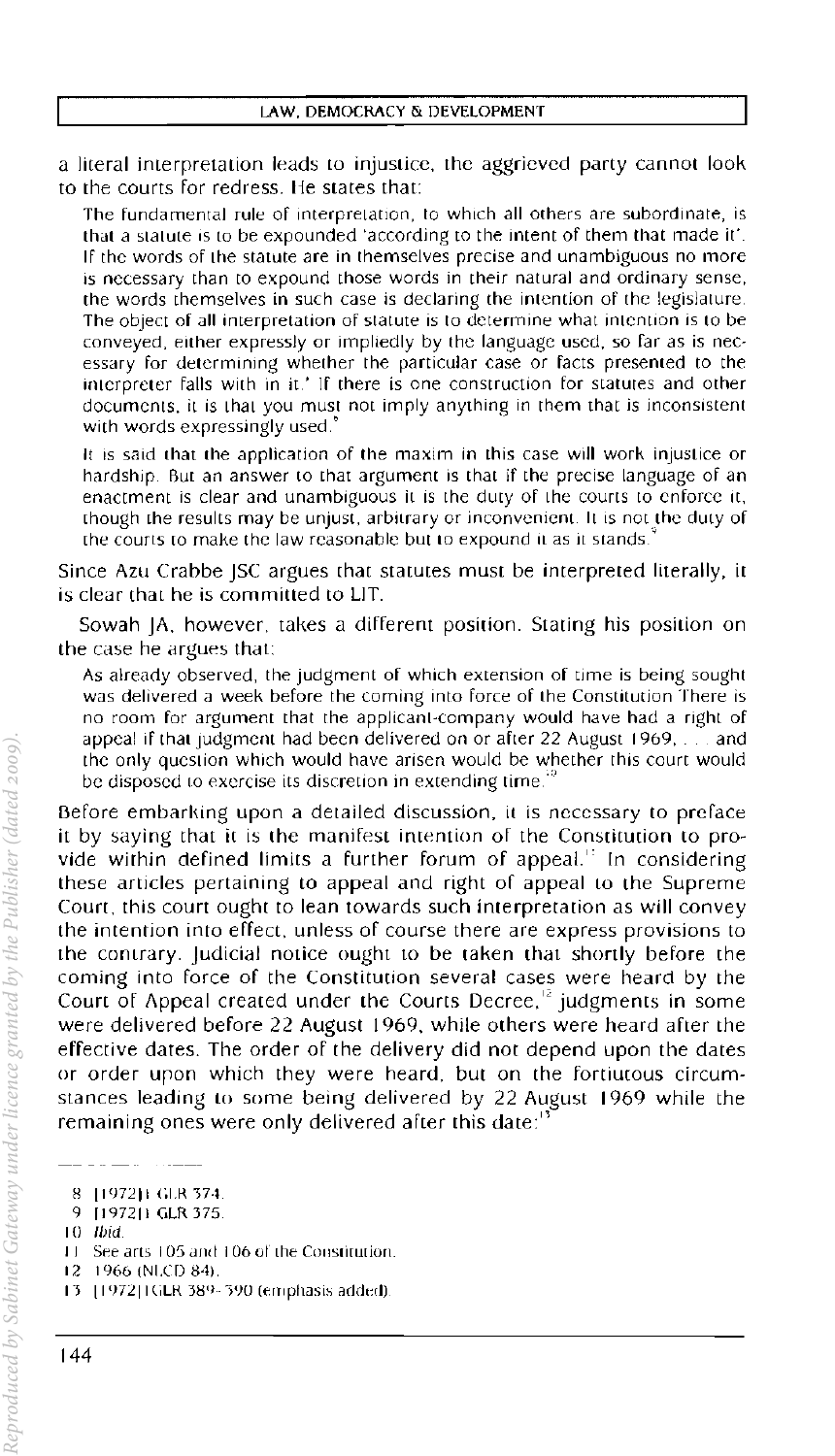The respondent draws a date-line and maintains that there is no right of appeal from judgment delivered by the Court of Appeal immediately before the dateline except where the applicant had flied a notice of review. Thus, jf two appeals were heard on the same date, say 1 August 1969, and one had jUdgment delivered on 21 August, 1969 while the second judgment was read on 22 August the later judgment could be appealed against while the losing party in the earlier case lost his right of appeal. It seems justice demands parity of treatment, Though, perhaps noL very apt one cannot but help recall the ancient maxim 'Equality is Equity': it seems desirable to place such construcllon on the relevant articles which would meet the test of equality of treatment or at least of opportunity.<sup>14</sup>

Note that Sowah JA would decide the case on the "integrity" of the constitution, equality and justice. These concepts can be either forma! or substantive moral and political values. His position is thus very different from that of Azu Crabbe JSc. Since he argues that interpretation should conform to either formal or substantive moral and political values. we shall call hiS position the value based Interpretation theory (VBIT). *LIT*  and VBIT can be found in the other two cases we shall discuss in this paper.

# *2.3 Assibey III V Ayisi*

In January 1972, the constitutional government was again overthrown. The new military government again re-organised the courts and this resulted in the same kinds of problems that came up in CFAO v Zacca.

According to aniele I 05( I )(c) of the 1969 Constitution (the Constitution that was overthrown by the military) an appeal from a decision of the Court of Appeal to the Supreme Court required leave of the Court of Appeal. Leave was granted only when the Court of Appeal felt that a substantial issue of law or a question of public importance was to be decided.

In Assibey III v Ayisi the applicant had previously had his appeal before the Appeal Court dismissed. On 28 July 1972, the applicant filed a motion with the Court of Appeal seeking leave to appeal against their decision before the Supreme Court. On 13 September 1972, and before that appeal could be heard, the Supreme Court was abolished. Its appellate jurisdiction was taken over by the Full Bench of the Court of Appeal by the Courts (Amendment) Decree 1972 NRCD 101. By section I of NRCD (1972). the Full Bench of the Court of Appeal had jurisdiction to deal with only cases that had been duly filed at the Supreme Court before the decree came into force. Due to the fact that the applicant had not had the requisite time, his case was not before the Supreme Court before it was abolished. At (hat time, he was seeking leave of the Court of Appeal to appeal to the Supreme Coun.

14 [1972] IGLR 390.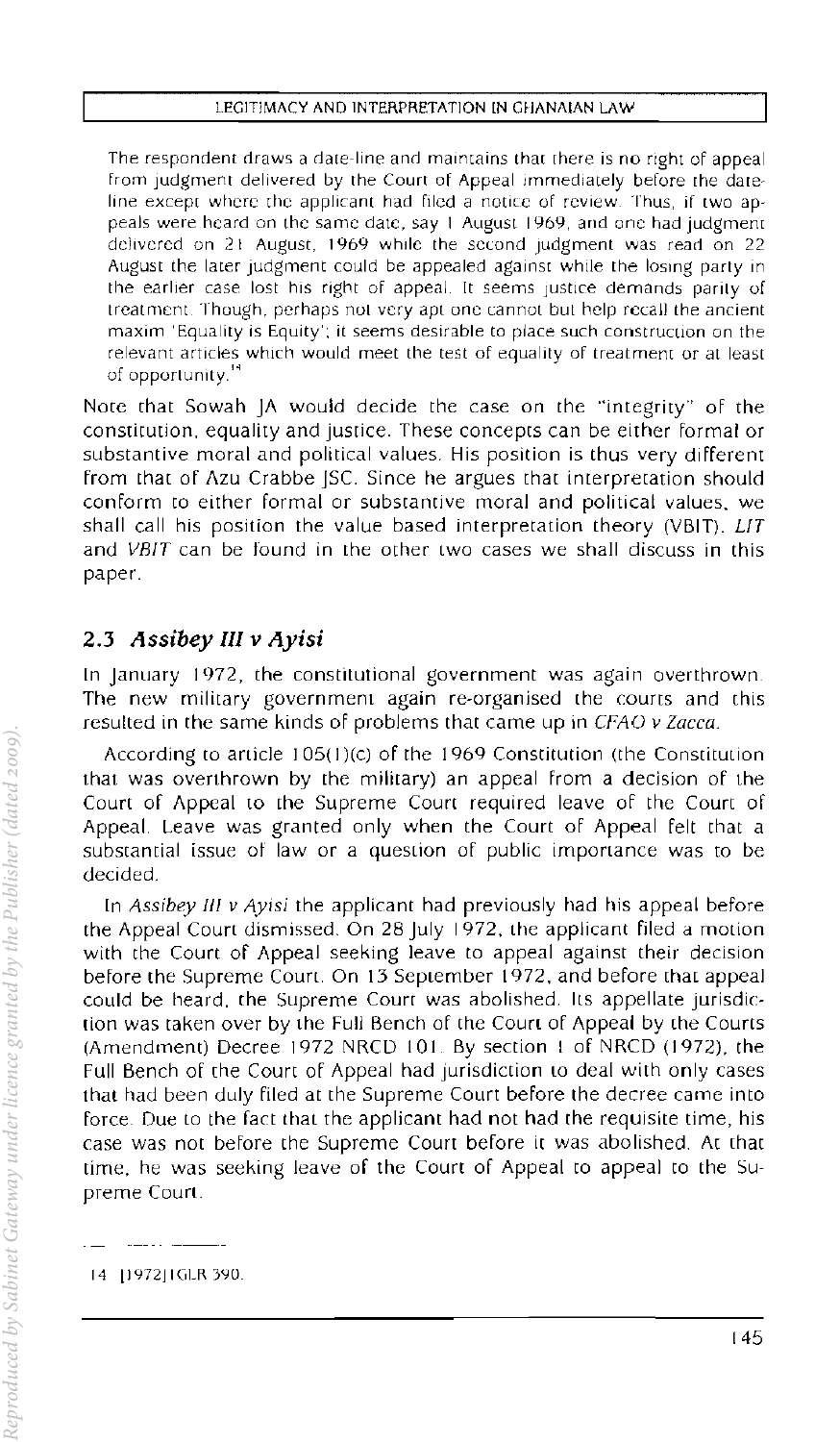It could be argued that on a literal reading of the decree, NRCD (1972) dealt with only cases where an appeal had been filed before the Supreme Court before it was abolished. It made no provision for cases where the applicant was seeking leave to appeal to the Supreme Court. Like the application in CFAO v Zacca, the applicant argued that injustice would be clone to him if he were not given a chance to appeal to the Full Bench of the Court of Appeal. To achieve a just result, he argued that his case ought to be considered as a case filed before the Supreme Court before the coming into force of the Decree.

Azu Crabbe JA gave judgment in the case. He again rejected the argument of the plaintiff. Basing his decision on a full-blown LIT, he stated that:

It is plain that at the commencement of this Decree there was no appeal in this case pending before the Supreme Court, and therefore the full Bench is not clothed with jurisdiction to enlertain any such appeal coming before it by leave The Decree did not provide for cases falling under article 105 clause (1)(c) of the Constitution or section 3 (1)( d ) of the Courts Act,  $1971...$  and unprovided for they must remain. The court cannot take upon itself to supply omissions in an enactment, for this would be 'a naked usurpation of the legislative function under the thin disguise of interpretation": Magor and St Mellons  $R$  D C v Newport Corporation [1952] SV 189, per Lord Simmonds at p 191 HL ... Consequently, we hold that the application is misconceived and it is accordingly refused.

Note again that Azu Crabbe JA claimed to be looking only to the words of the statute. As long as the statute did not provide for the situation that the plaintiff faced, the courts could not intervene to assist him, even though their non-intervention would lead to injustice. It was not the duty of the courts to enact statutes and they should not use interpretation as a backdoor roule to changing the law.

### 2.4 Armah and others v Naawu

The courts faced a similar situation in  $Armah$  v Naawu. Again the different attitudes to interpretation are evident in the two important judgments of the case. Amissah JA's judgment was based on VBIT, while Archer JA rejected the applicant's argument, basing his decision on LIT.

According to Amissah JA the facts of the case were as follows:

The application before us is one 'for leave to appeal to the Supreme Court against the decision of the Appeal Court.' It is common knowledge that the Supreme (ourt referred to has been abolished and that its demise took effect as long ago as 13 September 1972, The application now comes for consideration on the basis that it is an application for leave to apply for review by the full bench of this court of a decision of its ordinary bench And the question is: is this conversion permissible?<sup>1</sup>

Explaining the inherent incoherence of LIT from a moral point of view, Amissah JA argues that

In sum, the whole matter boils down to this question: procedural rules apart, would a person who had an adverse judgment given by the ordinary bench of

15 11974 I GLR 316-317. 16 [1975] 2 GLR 203.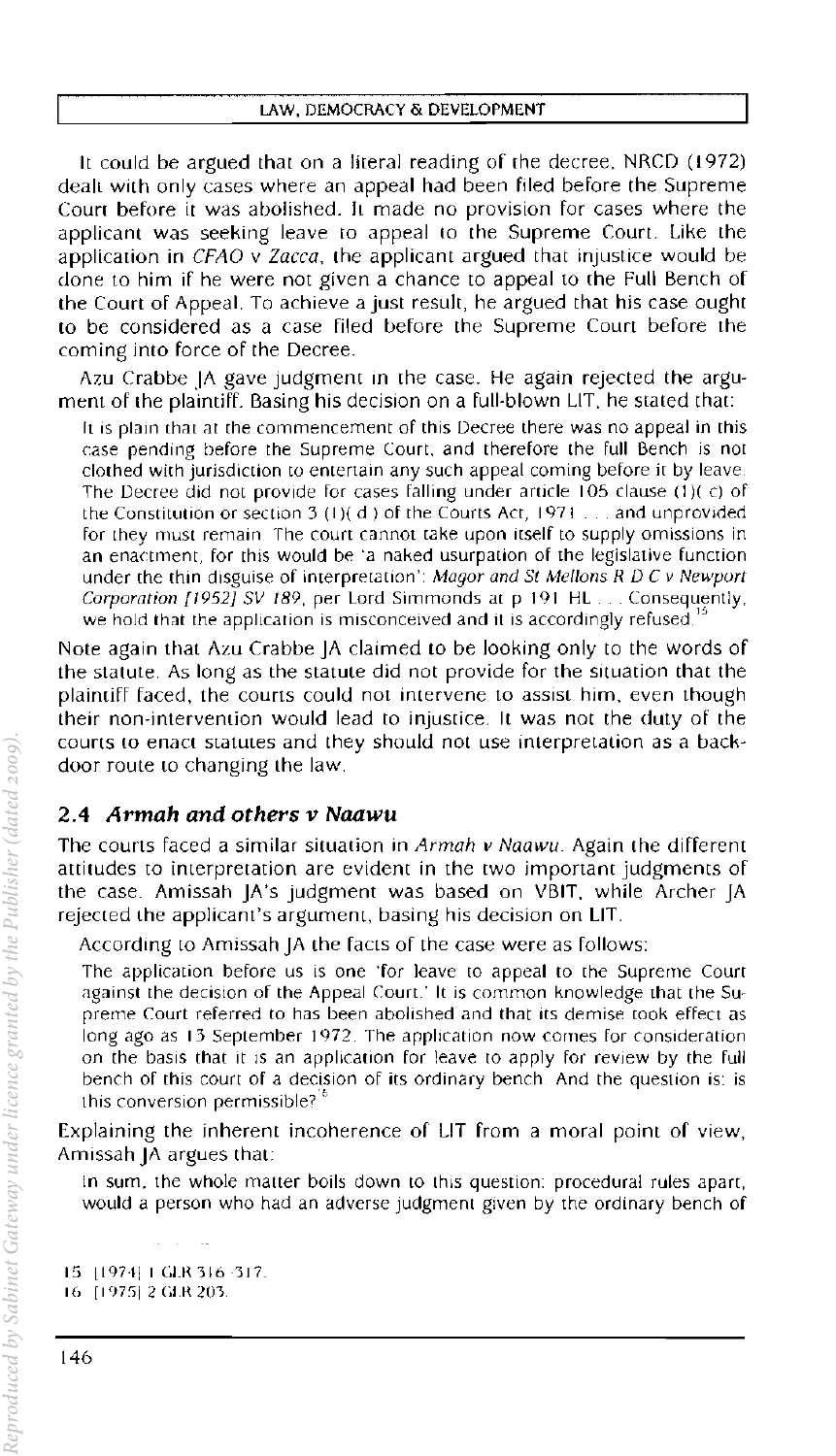the Court of Appeal against him immediately before the abolition of the Supreme Court  $\ldots$  be entitled to apply to the ordinary bench for leave to invoke the jurisdiction of the full bench? To that question my answer is firmly in the affirmative If as I view It a person who had filed no application before the substitution of the one tribunal by the other could, acting within the Lime allowed by the procedural rules, apply for leave, I see no reason why his brother in the same position should be prejudiced merely because he happened to have filed his application for leave to be granted by this court to proceed to the higher tribunal before it was replaced. The solution in that case lies not in a dismissal of the application but in an amendment.

Amissah JA's arguments are based on the integrity of the legal system and the need to ensure fairness within it. Archer JA, on the other hand, based his dissenting judgment on I.IT. His position is particularly interesting because iL is based on an extremely hard LIT. Archer JA states the constitutional position of the courts as follows: "firstly, it is not the role of a court of law to legislate". According to Archer JA, the interpretation of the statute is clear and consequently it has to be interpreted literally. "The language of paragraph 3(2)(d) is so clear and unambiguous that no aids to statutory interpretation or construction are called for".<sup>18</sup>

Archer JA concludes by looking at the consequences of LIT in the light of his theory about the constitutional position of the courts and moral evils such as hardship and injustice.

It has been argued that injustice and hardship would be caused. I agree but when the legislature through an enactment has clearly conferred jurisdiction (with express limitations) on a court of law, I do not think it is open to the court to enhance and expand its jurisdiction in order to avoid injustice and hardship. When the first Republican Constitution came into force in 1960, all appeals pending before the Privy Council abated. No doubt, the appellants in these cases were tremendously aggrieved. It was the wish and intention of the legislature that these appeals should abate. In the present case, NRCD 101 is completely silent on applications for leave to appeal to the former Supreme Court. Is it opens to us for reasons for injustices and hardship advocated by an applicant, that the court should drive a coach and horses Into NRCD 101 and confer upon itself jurisdiction to hear the application? With the deference to my learned brothers, I am inclined to think that the course they have chosen in granting the application smacks of judicial subversion of the Proclamation of r 972 and I must categorically disassociate myself from rhis 'voyage of discovery'. It seems to me that when certain matters have not been taken care of in enactment, the defects or omission should be brought to the notice of the body with the appropriate legislative power.

### 2,5 LIT. legitimacy and the legalistic fallacy

How do we resolve the problem of interpretation? What is legitimate public action? From the accounts given by Azu Crabbe JSC in CFAO *v*  Zacca and Assibey III v Ayisi, and Archer  $|A|$  in Armah v Naawu, it is obvious LhaL for them legal validity alone is the basis of legitimate public action To

<sup>17 [1975] 2</sup> GLR 213

<sup>18</sup>  $[1975]$  2 GLR 215.

<sup>!</sup> I) [J 1)75J 2 (.LR 220.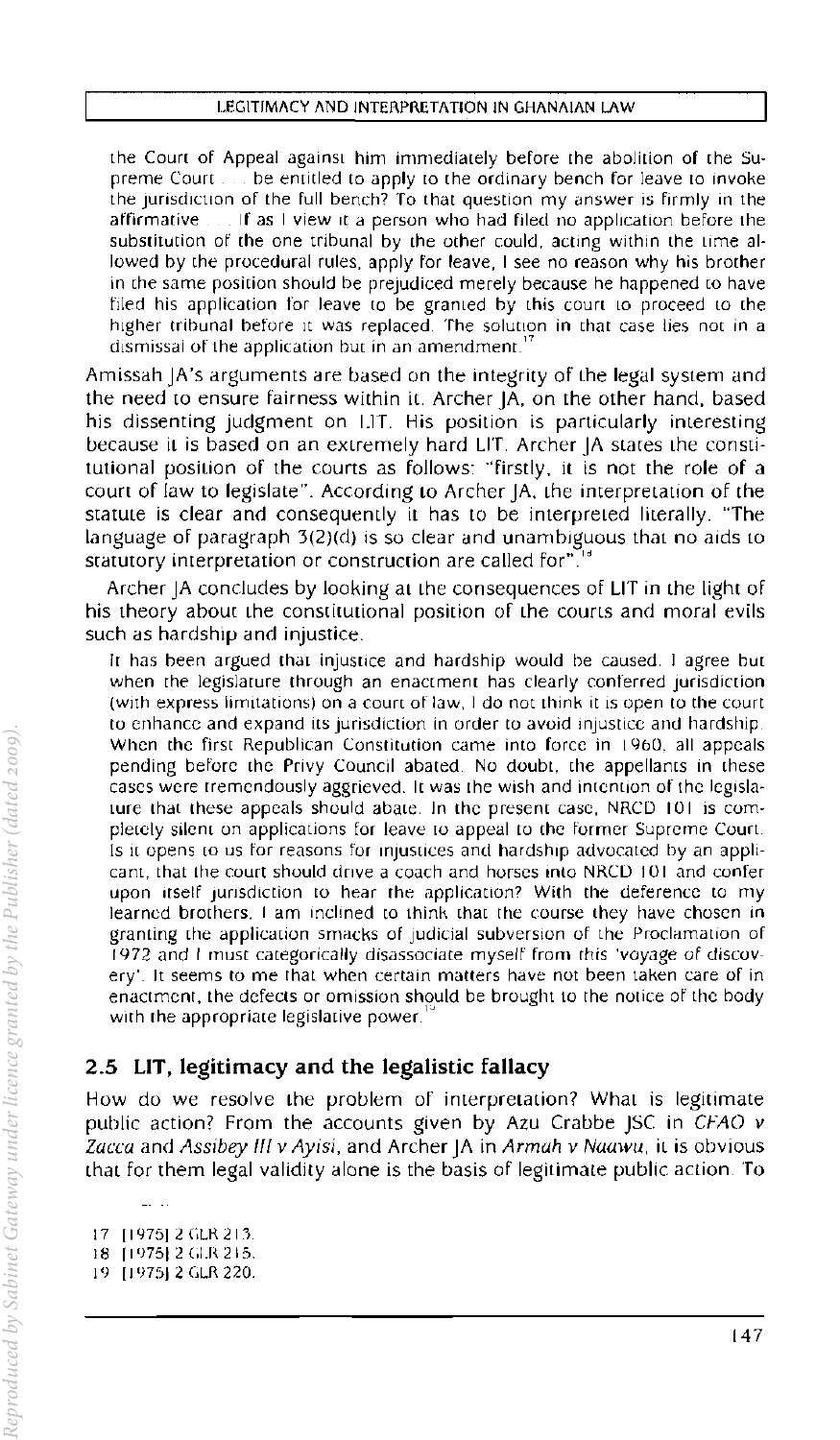them, as long as the law has been enacted by the legislature, it is legiti· mate and citizens have to obey it. There is no role For moral and political values in the determination of legitimate public action.

It is obvious that this account of legitimacy is based on a *thin theory of*  legitimacy and it suffers from the *legalistic fallacy*. It ignores the values of the Ghanaian society and citizens' views about the laws that have been enacted.

#### 2.6 Parliamentary sovereignty and LIT

As a consequence of the issues discussed above, a number of important questions come to the Fore: why should anyone propound LIT as a theory of interpretation? What is the basis of LIT? What is the basis of Azu Crabbe JSC and Archer JA's literal interpretation theory? It is not difficult to notice that LIT is based on that very English constitutional doctrine called "parliamentary sovereignty". Azu Crabbe JSC and Archer JA quote liberally from English texts on statutory interpretation. English legal theo· rists and From English constitutional theory. ThereFore it is clear that parliamentary sovereignty provides the key to understanding LIT.

What is parliamentary sovereignty and how is it related to LIT? What account of legitimacy is the doctrine of parliamentary sovereignty based on? Is it based on a *thin theory of legitimacy* and does it suffer from the *legalistic fallacy?* For answers to these questions, we must examine the views of the classical exponent of English constitutional theory - Dicey.

#### 3 DICEY'S THEORY OF LEGITIMACY

How does Dicey answer questions about interpretation? What is his account of legitimacy? Is he committed to LIT and the *legalistic fallacy*?

I shall argue here that Dicey provides a *solid theory of legitimacy* in which all the elements of historical legitimacy are present. Dicey argues that the English constitutional system is legitimate because it is based on a liberal democracy in which the electorate is the ultimate sovereign. The electorate chooses the legislature, which is ultimately accountable to the electorate. Although the legislature is sovereign and can enact any laws that it wishes and the courts are duty bound to enForce all laws passed by the legislature, the legislature will not enact laws that are contrary to the values of English people. If they do so. they risk being dismissed in the next elections. They also risk a rebellion From the electorate. Consequently, the legitimacy of the courts' role in interpretation is not due solely to the legal validity of the laws passed. Interpretation rests on *historical legitimacy* because parliament will not act contrary to the values of English SOCiety. Interpretation is therefore not based on the *legalistic fallacy.* English subjects must obey the law enacted by the legislature because the law ultimately reflects values of English society.

# 3.1 The laws of the Constitution

Lets us now present Dicey's view in detail. According to Dicey, the English Constitution is made up of two elements. These are the laws of (he Constitution which the courts enforce and the conventions of the Constitution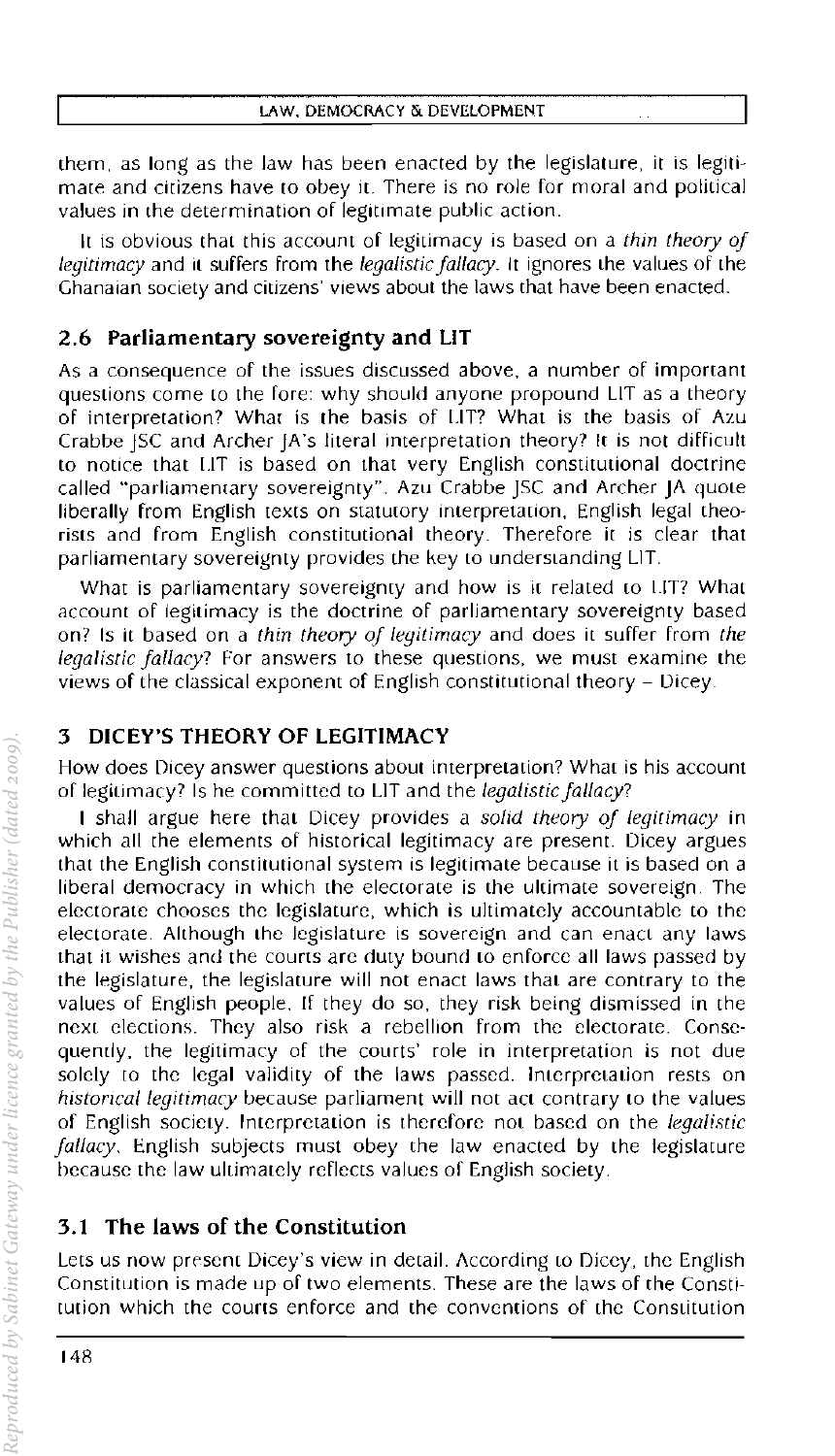#### LEGITIMACY AND INTERPRETATION IN GHANAIAN LAW

which are not enforced by the couns. The laws of the Constitution are based on the doctrines of parliamentary sovereignty, Ihe rule of law and dependence of the conventions of the Constitution on the laws of the Constitution. Parliamentary sovereignty has a positive and negative side. On the positive side, it means that the courts will enforce any laws enacted by parliament. On the negative side, it requires that the courts should ignore any rules that are contrary to laws enacted by parliament.<sup>30</sup>

Dicey, however, distinguishes two sovereigns within the English constitutional arrangement. These are the legal sovereign, which is parliament, and the political sovereign, which is the electorate. Although from the legal point of view parliament is the most important institution, from the perspective of politics the electorate is the ultimate sovereign. From the position of the laws of the Constitution, the courts know nothing about the "will" of the electorate and will ignore that "will" unless it is expressed in an ACI of parliament. The political reality is Ihat, ultimately, the courts will enforce the will of the people because a legislature that enacts laws contrary to the wishes of the people will be dismissed in the next election. This is because, although parliament is sovereign in the English constitutional system, parliamenlary sovereignly operates within a representalive democratic arrangement.

Speakmg roughly, the permanent wishes of the representative portion of parliament can hardly run differ from the wishes of the English people, or at any rate of the electors; what the majority of the House of Commons command, the majority of the English people usually desire.<sup>1</sup>

#### 3,2 The values of the Constitution

Due to the representative nature of English politics, Dicey argues that, in spite of parliamentary sovereignty, the legislature will not enact laws contrary to the values of the English society. Whal are these values? These are the love of *liberty and Justice,* the *democratic spirit* and the love of *the rule oj law over the rule oj men,* Generally these values prevent Ihe development of tyranny and the lise of arbitrary power. The English Constitution expresses English society values because it has grown out of lhe history of the English people and is a reflection of their culture. Any attempt to interfere with an English person's constitutional right to liberty will require a wholesale change in English culture. It is in this context that he stales his views on LIT.

A Bill which has passed into a statute immediately becomes subject to judicial interpretation, and the EnglIsh Bench has always refused, In principal at least, *to interpret an Act* 0/ *Parliament otherwise than* by *reference to the words oj the enactment.* An English judge will take no more notice of the resolutions of either House, of anything which may have passed in debate (a matter of which officially he has no cognizance), even of the changes which a Bill may undergone between the moment of its introduction to Parliament and of its receiving the Royal assent.

20 Dicey: 1960: 39-40 21 Dicey: 1960: 83 22 Dicey: 1960: 407 408.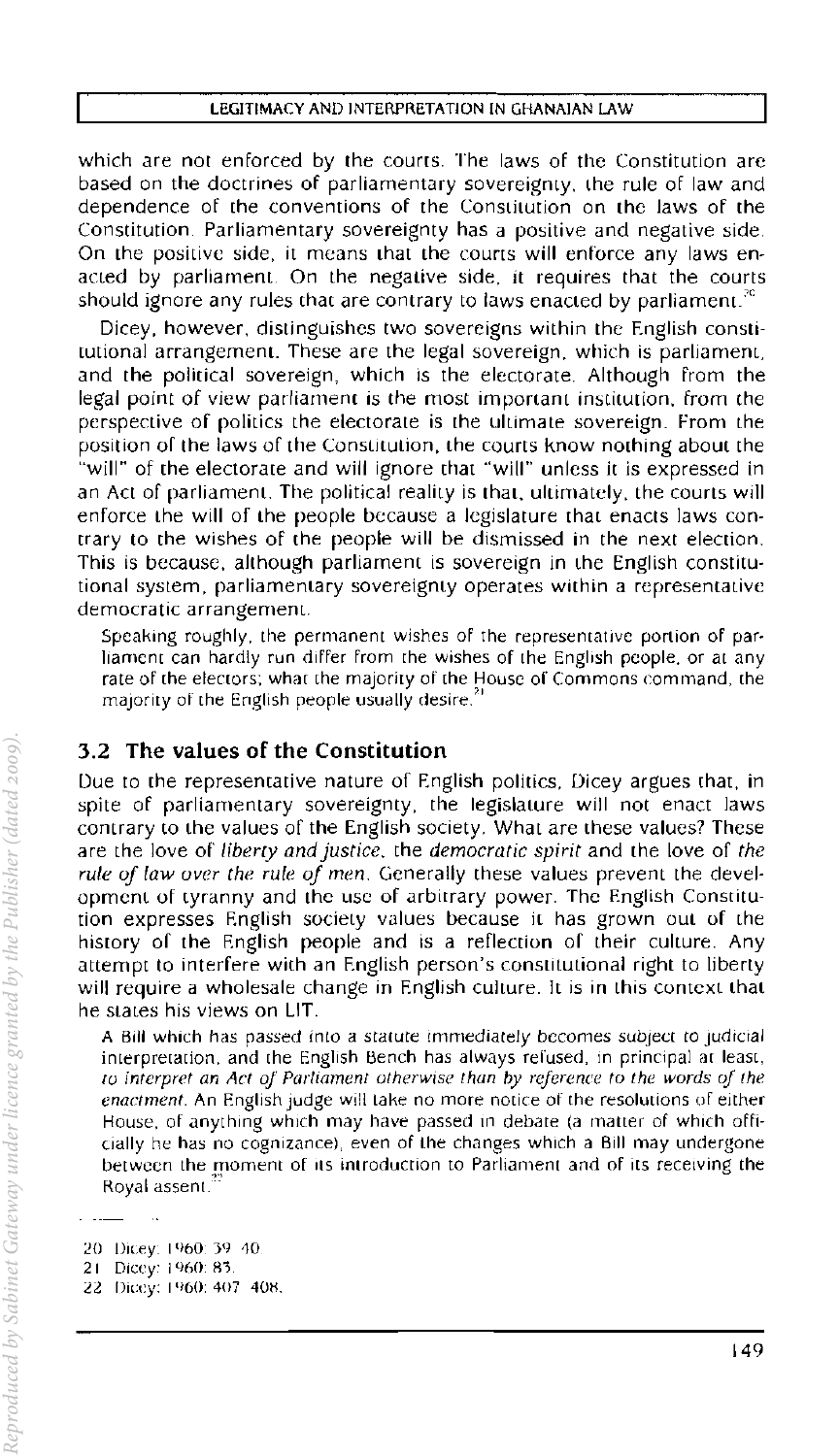Clearly. the LIT that Dicey expresses here is not supposed to give the courts a blank cheque to the legislature to enact any laws it wishes. It is meant co assist the courts to prevent parliament from interfering with the liberties of English people.

# 3.3 The values of English politics

How are the values of English society captured in the everyday politics of Britain? Dicey argues that the values of English society can be found in the workings of the conventions of the Constitution.<sup>33</sup> The objectives of the conventions are that, ultimately, parliament and the Cabinet give effect to the values and aspirations of the true political sovereign of the English constitutional system  $-$  the electorate. According to him, the conventions are obeyed because the laws support the conventions of the Constitution, and a breach of an imporrant convention will almost inevitably lead to a breach of the law.

#### 4 LEGITIMACY, ACCOUNTABILITY AND THE POST-COLONIAL AFRICAN STATE

Will a theory of legitimacy that is based on legal validity alone be suitable for the Ghanaian polity? Does the Ghanaian polity exhibit the love of liberty and justice. the democratic spirit and legality that Dicey considered central to the working of a political system based on legislative supremacy?

To be able to answer these questions it is important for us to examine the African state hiscorically. There has been a mistaken impression. especially among lawyers. that the African state can be understood ahistorically. This explains why lawyers are quick to apply legal doctrines developed in societies very different from our own. without recognising that these doctrines make sense only within the peculiar historical circumstances of those societies. It is therefore central to understand as Chabal has argued that the post-colonial Arrican state developed from specific historical circumstances. Consequently. any attempt to comprehend it, explain it, and chart a direction for it requires a deep appreciation of this history.<sup>34</sup>

To understand the African state. we must recognise that it was a forcible coming together of different political communities whose politics and culture exhibited different accounts of legitimacy and accountability. The system that kept these communities together was colonial rule. However. for most Africans, the colonial state was illegitimate and unacceptable.

The African state therefore developed out of the colonial state and inherited many of its characteristic weaknesses. The colonial state derived from conquest and was thus essentially based on force. Colonial rule. however, was not old or deep enough for its methods and values to

23 Dicey: 1960: 418-419 24 Chabal 1992 . 68 81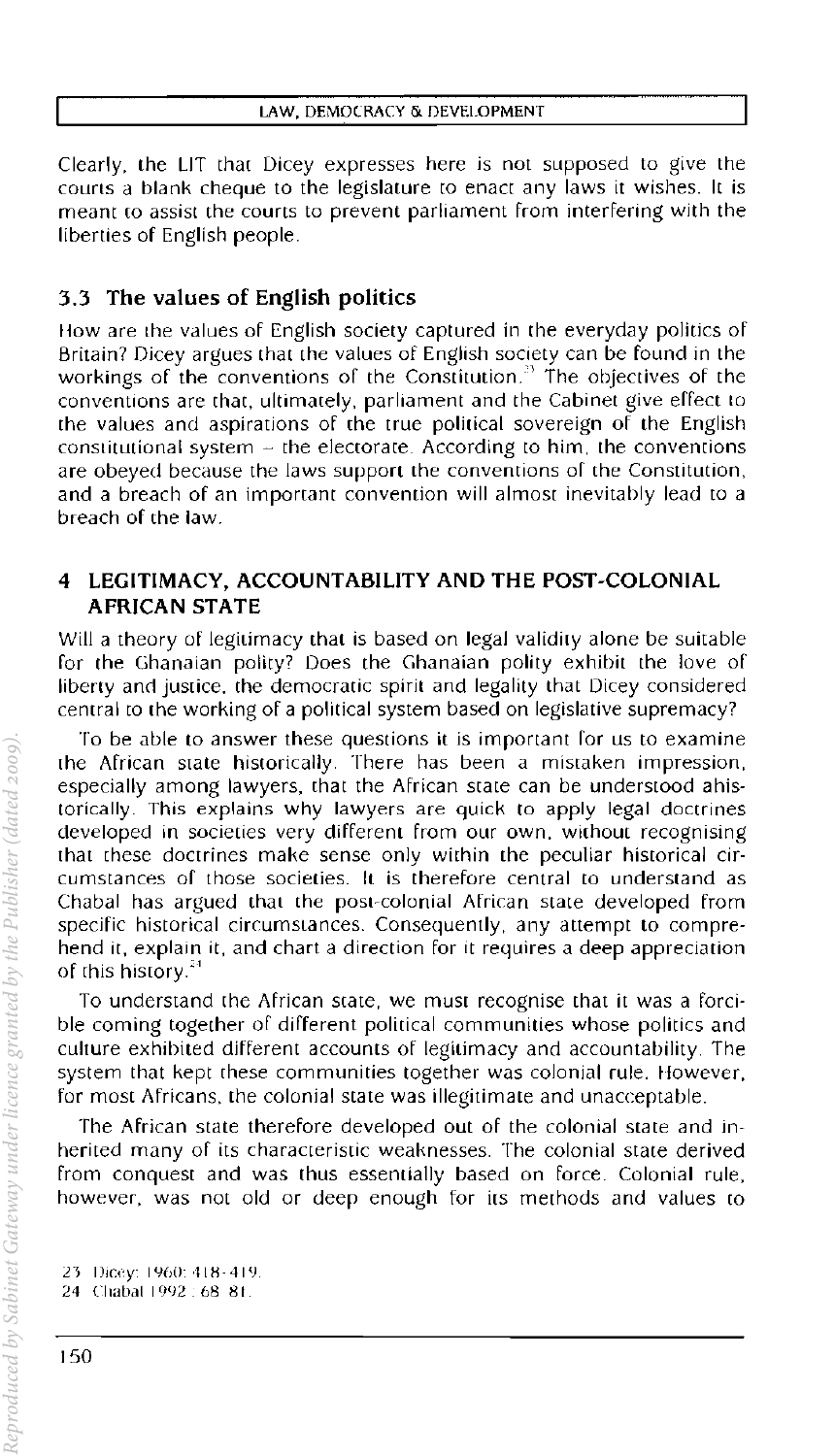#### LEGITIMACY AND INTERPRETATION IN GHANAIAN LAW

change and for it to become legitimate to most Africans. Legitimacy to the colonial state was at best superficial. A challenge to any aspect of colonial rule was invariably taken as a challenge to the colonial state and the colonist responded with force or the threat of force. The colonial state defined the rules of politics within its territory and the rules could be changed arbitrarily to suit the circumstances of the colonists.

The colonial state was also centralised. This was because its survival depended on its ability to control politics and dissent within the statc. Until the last days of colonialism, representation within the colonial state was rare. The colonial state was also coercive because it was essentially a relationship between the conqueror and the conquered It was thus difficult for the colonists to depend on the co·opcration of Africans for the survival of their power. The principles and programmes of the colonial state were sanctioned by a political power that was external to the African communities that made up the colonial state.

In comparison, the modern African state has developed many of the characteristics of the colonial state. Its size. structure and organisation have been determined by the operational requirements of colonialism. After independence, however, the new states had aspirations that could not be realised through the structures of the colonial state. There was thus a dissonance between the nature of the post~colonial state and its re· sources and aspirations.

Unfortunately the post~colonial African state did not inherit one of the strengths of the colonial state - its structure of political accountability. Within the internal arrangement of the colonial state, the state was the most important factor. But the colonial government was limited by the fact that it was accountable to the external imperial government, which had the capacity to control its excesses. The post-colonial African state does not have this limitation. It has the power to control the resources of the state, unhindered. There is no recognisable body politic that defines the obligations of the state within the modern African political system and there are no operational principles of accountability. Until such principles are developed, the African state remains unrestrained.

Colonial rule was short and its principles of accountability and legitimacy were unacceptable to Africans. Consequently, the colonial state did not develop organically from African civil society. It was thus not an· chored solidly to African communities. The post-colonial African state has also inherited this major weakness. It is not rooted deeply in many African communities and it lacks legitimacy in the eyes of many people. As a result, it is weak in its foundations and it is structurally deficient to carry on the duties of a modern state.

Due to its deficiencies, there has becn a struggle by those who control the State to assert its authority in the politics of Africa. Without any prin~ ciples of political accountability, the controllers of the state have tried to use any methods - moral or immoral - to survive. This has led to a bitter and incessant struggle in which the state has sought to control all the important sectors of the polity. And in this struggle all methods, especially brutal ones, have been used to win and maintain political power.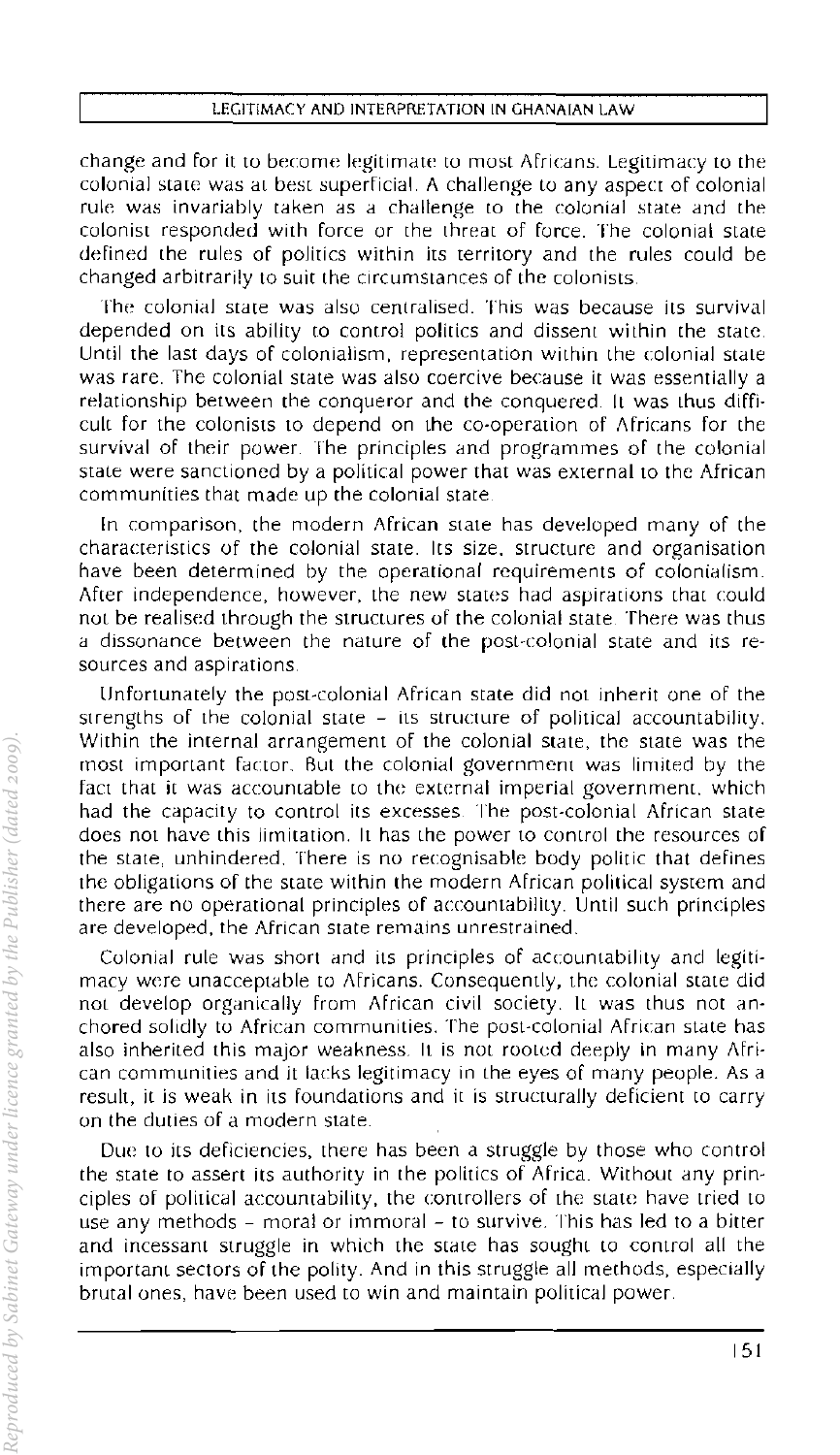### 4.1 Dicey's theory of legislative sovereignty and the African state

We have discussed the nature of the African state and some of its negative characteristics. For a society that aspires to democracy and development the important question is: would Dicey have recommended legislative sovereignty for the typical post-colonial African state?

The obvious answer is no. It is very unlikely that Dicey would have recommended the English political system for the typical African state. As has been argued, Dicey believed that English people were inherently democratic and in the long run the legislature would only enact laws that conform to the values of the majority of English people. The typical African SLate is extremely authoritarian. Wide discretion and arbitrariness have characterised the use of power in the modern African state and these have been at the expense of the development of legality. A constitutional system based on legislative sovereignty without democratic values would be very different from Dicey's ideal constitutional arrangement.

# 4.2 LIT, the tyrant's charter and political development

The doctrine of legitimacy and LIT that is propounded by Azu Crabbe JSC in *(;fAO* v *laeea* and *Assibey III v Ayisi* and by Archer JA in *Armah v Naawu*  is really a doctrine of legislative supremacy without the necessary democratic values to control legislative supremacy. What will be the conse· quences, if we adopt such a theory for our political system? It will be a tyrant's charter. A political system that legitimises any laws enacted by the legislature will provide solace to tyrants. They will find comfort in a legal system that is prepared to enforce any laws that they pass, irrespecrive of their moral content.

Citizens of African states are, however, not likely to accept laws just because a legislature has enacted them. They will resist Lyrannical laws because such laws are inimical to Africa's development. Such resistance will increase political instability and affect the development of African societies.

# 4.3 Law, legitimacy and the African state

What should be the law's contribution to the political system of the Ghanaian state in particular and the African state in general? The law should provide the formal and substantive rules of political accountability that would ensure legitimacy for our political system, It is my view that the law in Ghana already has the resources upon which we can develop the appropriate principles of political accountability and make our politics more legitimate. These principles can be found in the value-based theory of interpretation.

# 5 A LIBERAL'S STORY

What are the substantive political values that can provide legitimacy to the Ghanaian state? It is my view that liberalism provides the basis upon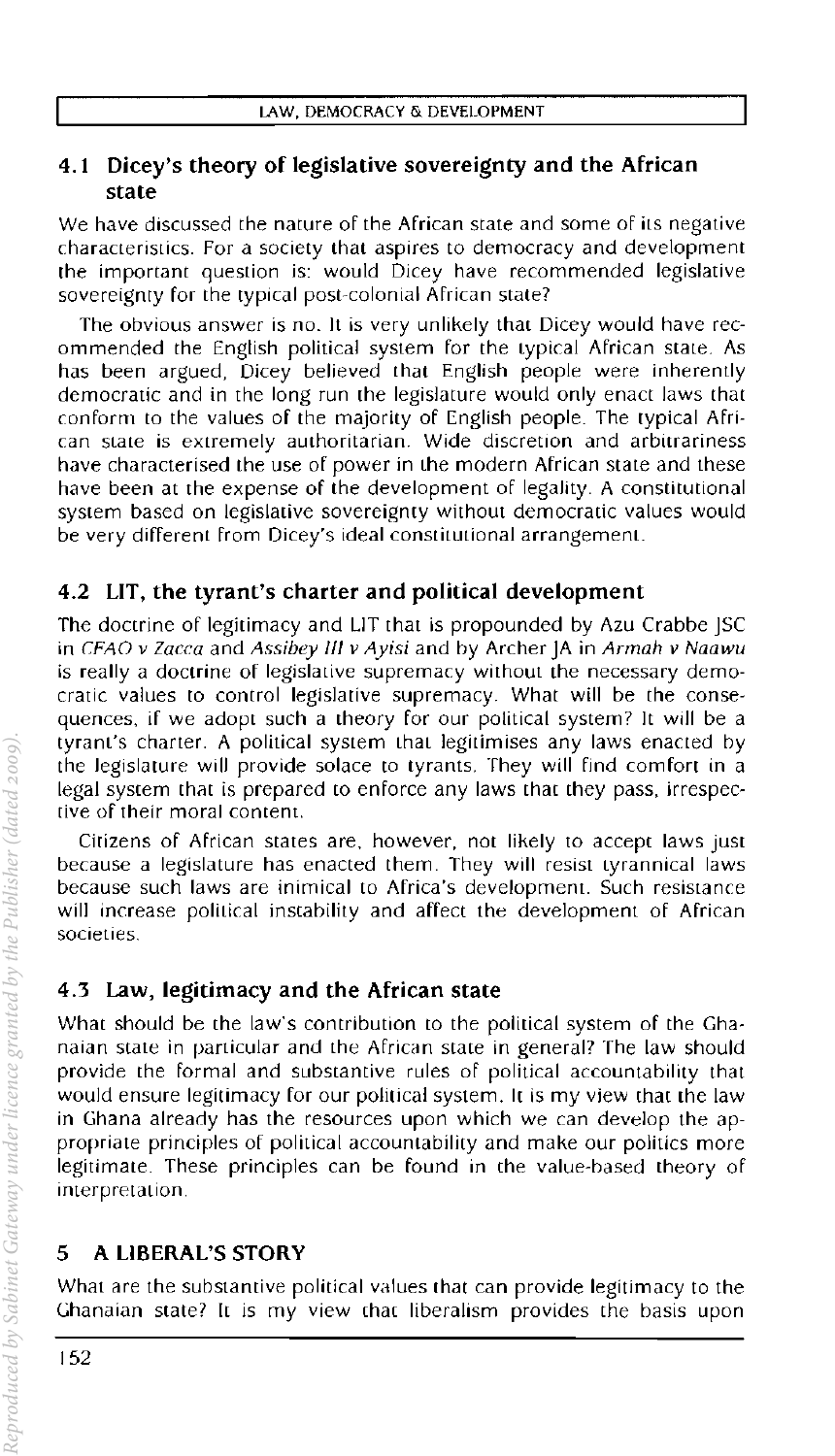which the principles of political accountability can be constructed for the Ghanaian political system, and indeed for all African states. It provides the only account of legitimacy that is appropriate to the people of Africa.

Liberalism as a political theory is a protest against restriclions on the self-determined actions of the individual. African liberalism therefore has two primary objectives. It aims to remove the arbitrary state and to replace it with one based on rules embedded in liberal democratic values. Liberalism also calls for substantive democracy in which all people. irrespective of their ethnic, cultural or religious backgrounds, participate in polities through fair elecrions and take pan in debates about the policies that affect their lives. Liberalism therefore calls for reasonable and rational governance. Governance must be reasonable because government must have a moral basis. Rational government is also necessary because there must be an efficient and effective relationship between the ends of government and the means that government uses to attain those ends. We argue that the basic liberties of the citizen cannot be interfered with except to expand liberty. Thus the right to free speech, freedom of conscience. and the right to participate in government, freedom of association and freedom from arbitrary arrest are individual rights that cannot be interfered with by the state. The right to own property that has been legally acquired is also a basic right. Any attempt to interfere with those rights provides the basis for a justified rebellion.

### 5.1 Liberalism and interpretation

A liberal political arrangement is obviously incompatible with legislative sovereignty. Consequently. in a liberal society. LIT has to be rejected if a literal interpretation of a statute or the constitution has the consequence of unjustifiably interfering with the basic liberties of citizens.

# 5.2 Liberalism: The formal dimension

it has been pOinted out that Sowah JA in CFAO *v* Zacca and Amissah JA in Armah v Naawu decided those cases on the basis of values such as equality, justice, fairness and integrity. These values have a formal dimension. For example, fairness as a formal concept will require that aJi like cases should be treated alike. Stated this way, the concept of fairness does not go far enough to protect substantive liberal values. For it is possible for a law to be enacted which states that "all blue-eyed children should be murdered". As long as all blue-eyed children are murdered the law has satisfied the condition of formal fairness.

However, even formal political values can radically reduce the power of the arbitrary state. These values will control the unrestricted discretion available to the African state, which allows it to engage in discriminatory treatment of its citizens. for example, a tyrant forced to adhere to formal fairness will have to ensure that none of his relations or his supporters is blue-eyed before he can go ahead with the murder of all blue-eyed children. Thus his ability to act arbitrarily will be severely constrained.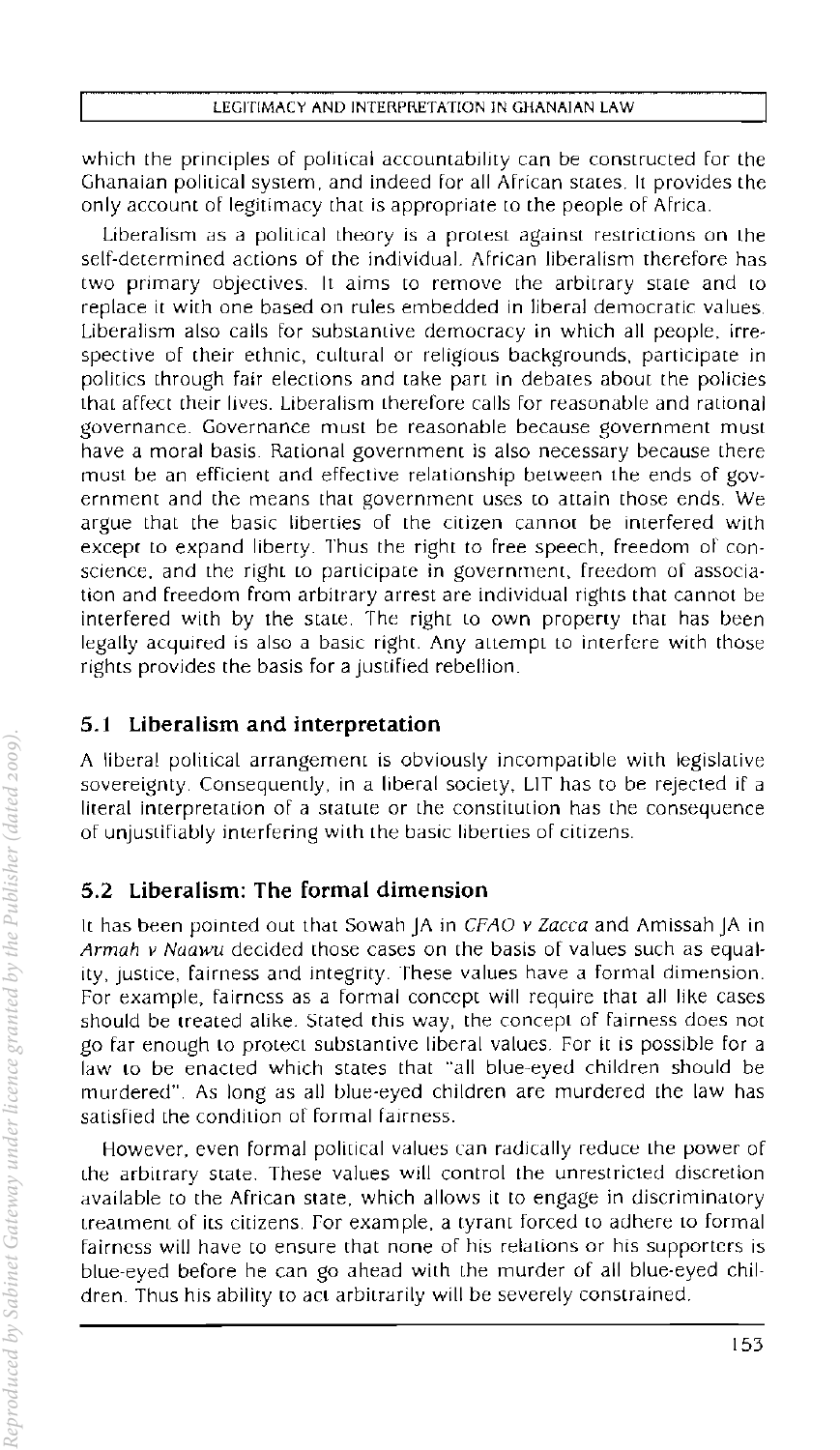#### 5.3 Legitimacy and development

One of the major aspirations of a developing country like Ghana is to develop irs political and economic systems so that there is prosperity for its citizens. Our analysis of legitimacy should, therefore, indicate the contribution that legitimacy can bring to the development process.

At this point, a recapitulation of Beetham's argument is in order. According to him legitimacy is important because man has a capacity for a moral sense, and power that is illegitimate offends our moral senses.<sup>25</sup> Legitimacy provides the moral grounds for co-operation between different sections of SOCiety. Legitimate power therefore has the right to expect obedience<sup>to</sup> and people obey legitimate authority because, as moral agents, they recognise the validity of such authority.

Legitimacy is therefore of extreme importance in a political system. It is Significant not only for the maintenance of order, but also for the degree of co-operation and the quality of performance that leaders can secure from their citizens.<sup>38</sup> A system which is legitimate is orderly, stable and effective; it is orderly because there is a solid level of support from the populace, which allows the system to withstand shock; it is effective because the leaders are able to achieve their purposes because of the quality of performance they can secure from subordinates. Legitimacy is not the only source of such values, but it provides a crucial contribution to these qualities through its effect on citizens as moral agents and not merely as self-interested actors.

Many pearle think erroneously that the fundamental problem facing African Slates is lheir weak economies. Nothing is further from the truth. The major predicament of many African states is the crises of legitimacy of African political systems, which encourages rebellions and political instability. Until this crisis is dealt with, Africa's economic problems can never be resolved. Many citizens consider their governments to be illegitimate because they are unjust. illegal and arbitrary. Consequently. the states are disorderly, unstable and ineffective. **In** such situations, African leaders cannot secure the co-operation of the majority of their citizens. **Until** governments become legitimate there can never be the bedrock of solid support from their citizenry that will allow governments to take the tough measures that need to be taken to propel African countries and societies forward.

### 5.3 Legitimacy and Ghana's 1992 Constitution

**It** is possihle to criticise this paper by arguing that its whole thrust is misguided. After all, the 1992 Ghana Constitution of Ghana captures many of the liberal ideals that have been argued for here. Chapter 5 of the 1992

25: Beethand: 1991. *26 'lJid 26*  27 Ibid 29. 28 Ibid 33.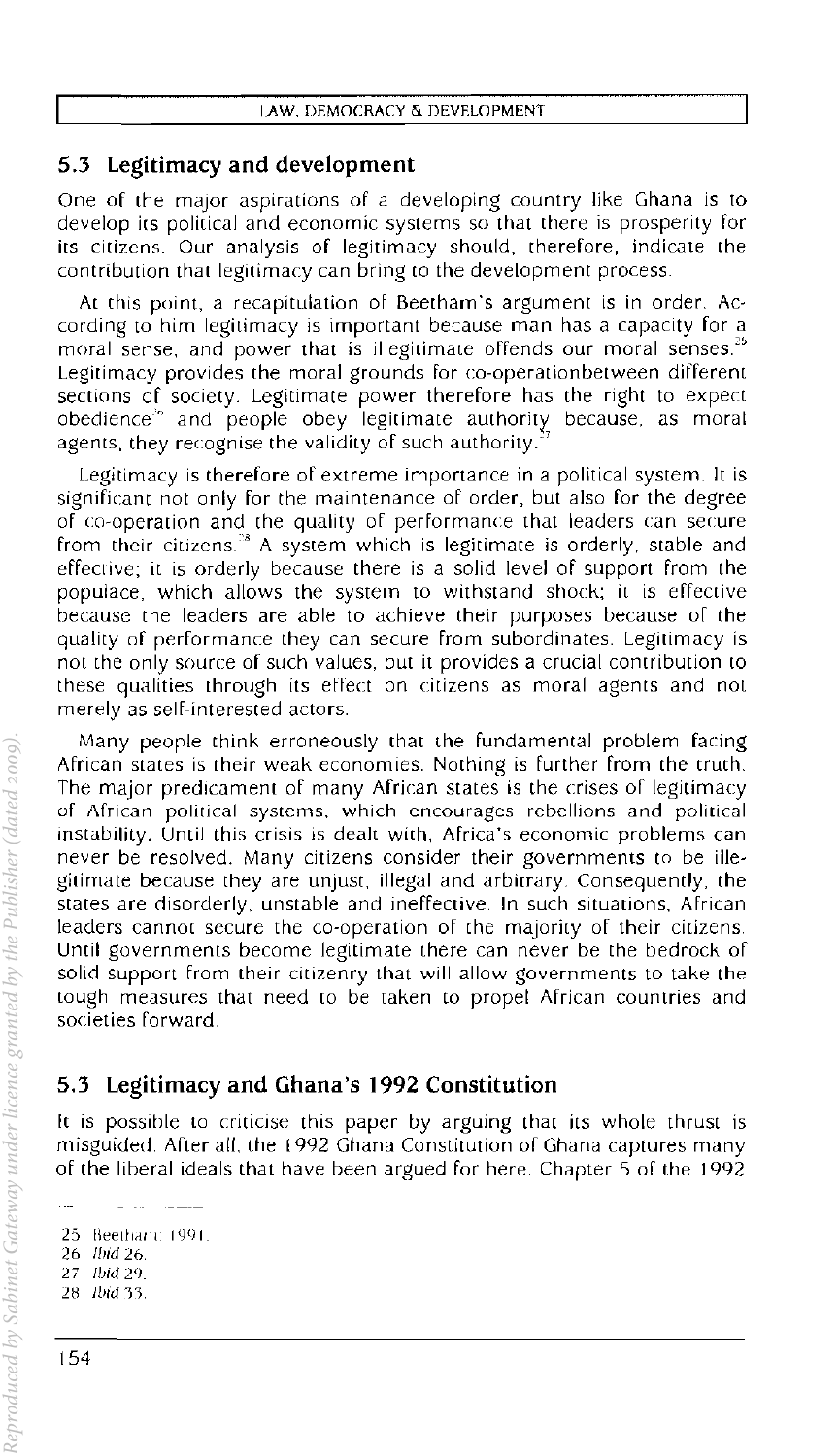Constitution protects fundamental freedoms and it is unlikely that the courts will interpret statutes according to LIT or in ways that will weaken the protection given to fundamental freedoms in the Constitution.

There are two responses that can be made to this criticism. First, the criticism is based on unjustified optimism. It is important to rernember Dicey's warning that constitutions and pious proclamations do not protect civil liberties. Taking Ghana's history into consideration, it will be unwise to believe that the 1992 Constitution alone can protect our liberties. Ghana's democratic experiment can be overthrown and history provides ample evidence of the return to the dark days of tyranny when this occurs. Thus a sustained inculcation of liberal values into Ghana's political system is the surest way of preventing the abuse of basic liberties that Ghana has witnessed in its years as an independent state. More ominously, there is evidence that suggests that even in this new democratic dispensation, it has been difficult to wean judges from LIT. Unfortunately some judges continue to commit the legalistic fallacy.

Second, the criticism is misconceived because it fails to recognise the proper relationship that exists between constitutions and what legitimises constitutions. It is not the 1992 Constitution that has legitimised liberalism within the Ghanaian political system. Rather, it is the liberal foundations of the 1992 Constitution that have given legitimacy to the Constilution. Liberal values are the fundamental values upon which the Constitution and all the other laws of Ghana have to be Judged. Any system of government, constitutional or unconstitutional, must be judged by the extent to which it achieves the liberal ideal. The 1992 Constitution is an important document, but it is important only because it meets citizens' aspirations and protects their liberties. The moment the Constitution ceases to protect liberal values, it becomes illegitimate and must face the full resistance of the people.

### *5A* The role of the courts in the administration of Ghana

The role that the courts should play in the administration of the country is a question that arises whenever there is an attempt to democratise polities in Ghana in particular and in Africa in general. Many people will argue that the role of the courts is to interpret and enforce the law according to the Constitution. It should be clear from this paper that the courts have a more fundamental role to pay in the administration of the country. First, the courts must support legitimate governments and these must be governments that subscribe to the liberal ideal. Second, the courts should interpret the law to protect and promote the basic values of liberalism rather (han (0 give succour to the arbitrary state. They must ensure that laws are interpreted in ways that make government accountable to the people. When they interpret statutes and constitutions in these ways, they will be providing the legitimacy that our political systems so badly need. They will be assisting in creating the stability, orderliness and effecliveness of the state that is essential to the development process The law will then be an essential part of the development process.